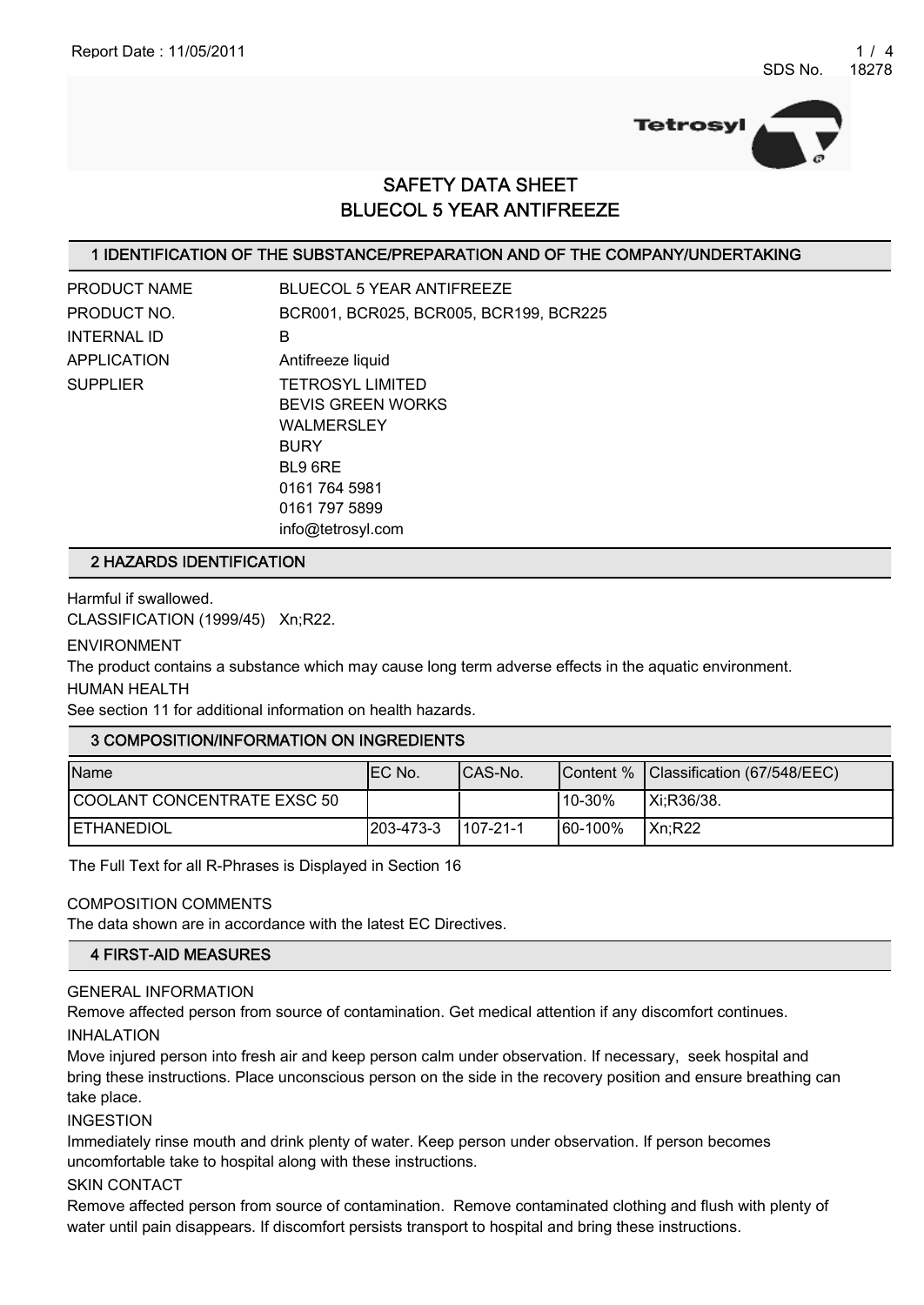# BLUECOL 5 YEAR ANTIFREEZE

#### EYE CONTACT

Immediately flush with plenty of water for up to 15 minutes. Remove any contact lenses and open eyes wide apart. Get medical attention if any discomfort continues.

#### 5 FIRE-FIGHTING MEASURES

EXTINGUISHING MEDIA

Use fire-extinguishing media appropriate for surrounding materials.

SPECIAL FIRE FIGHTING PROCEDURES

No specific fire fighting procedure given.

PROTECTIVE MEASURES IN FIRE

Leave danger zone immediately.

#### 6 ACCIDENTAL RELEASE MEASURES

#### PERSONAL PRECAUTIONS

For personal protection, see section 8. In case of spills, beware of slippery floors and surfaces.

ENVIRONMENTAL PRECAUTIONS

The product should not be dumped in nature but collected and delivered according to agreement with the local authorities.

SPILL CLEAN UP METHODS

For waste disposal, see section 13. When dealing with a spillage, please consult the section relating to suitable protective measures. Provide ventilation and confine spill. Do not allow runoff to sewer. Absorb spillage with non-combustible, absorbent material. Contact Health and Safety department on 6147 or 6695 for further assistance.

#### 7 HANDLING AND STORAGE

#### USAGE PRECAUTIONS

Read and follow manufacturer's recommendations. Always remove grease with soap and water or skin cleaning agent, never use organic solvents. Good personal hygiene is necessary. Wash hands and contaminated areas with water and soap before leaving the work site. Do not eat, drink or smoke when using the product.

#### STORAGE PRECAUTIONS

Keep away from heat, sparks and open flame. Store in tightly closed original container in a dry, cool and well-ventilated place.

## 8 EXPOSURE CONTROLS/PERSONAL PROTECTION

| Name              | <b>STD</b> | TWA - 8 Hrs |                 | STEL - 15 Min |                  | <b>Notes</b> |
|-------------------|------------|-------------|-----------------|---------------|------------------|--------------|
| <b>ETHANEDIOL</b> | <b>WEL</b> |             | 10<br>mg/m3(Sk) |               | 104<br>mg/m3(Sk) |              |

WEL = Workplace Exposure Limit.

#### PROTECTIVE EQUIPMENT



#### PROCESS CONDITIONS

Use engineering controls to reduce air contamination to permissible exposure level. Provide eyewash station. ENGINEERING MEASURES

Provide adequate ventilation, including appropriate local extraction, to ensure that the defined occupational exposure limit is not exceeded.

#### RESPIRATORY EQUIPMENT

Wear suitable respiratory protection.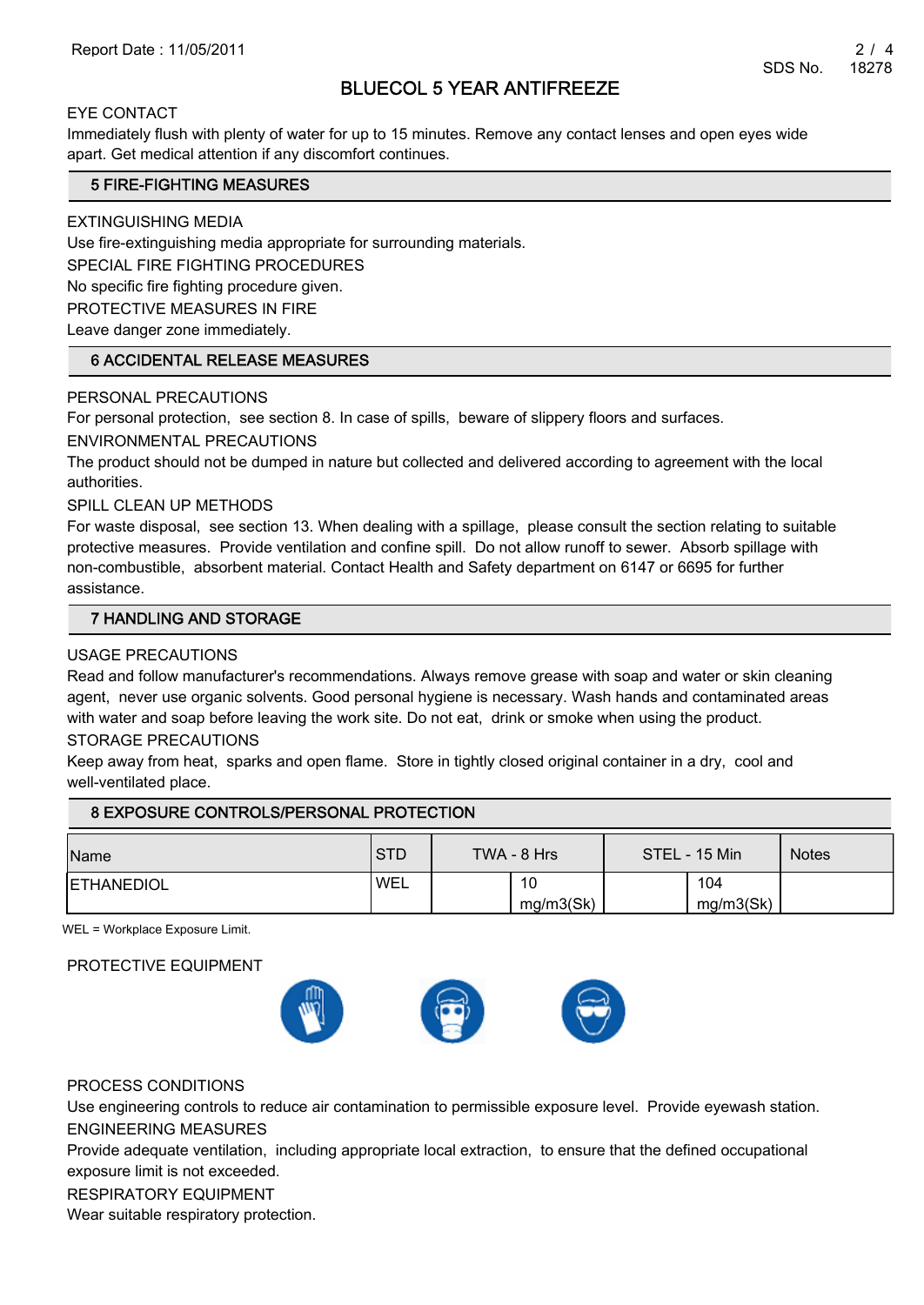# BLUECOL 5 YEAR ANTIFREEZE

HAND PROTECTION Protective gloves and goggles must be used if there is a risk of direct contact or splash. EYE PROTECTION Wear tight-fitting goggles or face shield. OTHER PROTECTION Wear appropriate clothing to prevent any possibility of liquid contact and repeated or prolonged vapour contact. HYGIENE MEASURES Wash contaminated clothing before reuse. Wash at the end of each work shift and before eating, smoking and using the toilet. SKIN PROTECTION Wear apron or protective clothing in case of contact.

## 9 PHYSICAL AND CHEMICAL PROPERTIES

| APPEARANCE                | Liquid Hygroscopic Viscous                         |
|---------------------------|----------------------------------------------------|
| <b>COLOUR</b>             | Varying                                            |
| <b>ODOUR</b>              | Odourless or No characteristic odour.              |
| <b>SOLUBILITY</b>         | Miscible with water Miscible with: Acetone Alcohol |
| <b>BOILING POINT (°C)</b> | 197 $\degree$ C 760 mm Hg                          |
| MELTING POINT (°C)        | $-12^{\circ}$ C                                    |
| <b>RELATIVE DENSITY</b>   | $1.1020^{\circ}$ C                                 |
| VAPOUR DENSITY (air=1)    | 2.14                                               |
| <b>VAPOUR PRESSURE</b>    | $0.05$ kPa $20^{\circ}$ C                          |
| <b>VISCOSITY</b>          | 21 cps $20^{\circ}$ C                              |
| FLASH POINT (°C)          | 111°C CC (Closed cup).                             |
| <b>AUTO IGNITION</b>      | $400^{\circ}$ C                                    |
| TEMPERATURE (°C)          |                                                    |
| FLAMMABILITY LIMIT -      | 3.2                                                |
| $LOWER(\%)$               |                                                    |

#### 10 STABILITY AND REACTIVITY

**STABILITY** No particular stability concerns.

#### 11 TOXICOLOGICAL INFORMATION

INGESTION Harmful if swallowed. HEALTH WARNINGS This chemical can be hazardous when inhaled and/or touched.

#### 12 ECOLOGICAL INFORMATION

#### **ECOTOXICITY**

The product components are not classified as environmentally hazardous. However, this does not exclude the possibility that large or frequent spills can have a harmful or damaging effect on the environment.

#### 13 DISPOSAL CONSIDERATIONS

GENERAL INFORMATION

When handling waste, consideration should be made to the safety precautions applying to handling of the product.

DISPOSAL METHODS

Dispose of waste and residues in accordance with local authority requirements.

#### 14 TRANSPORT INFORMATION